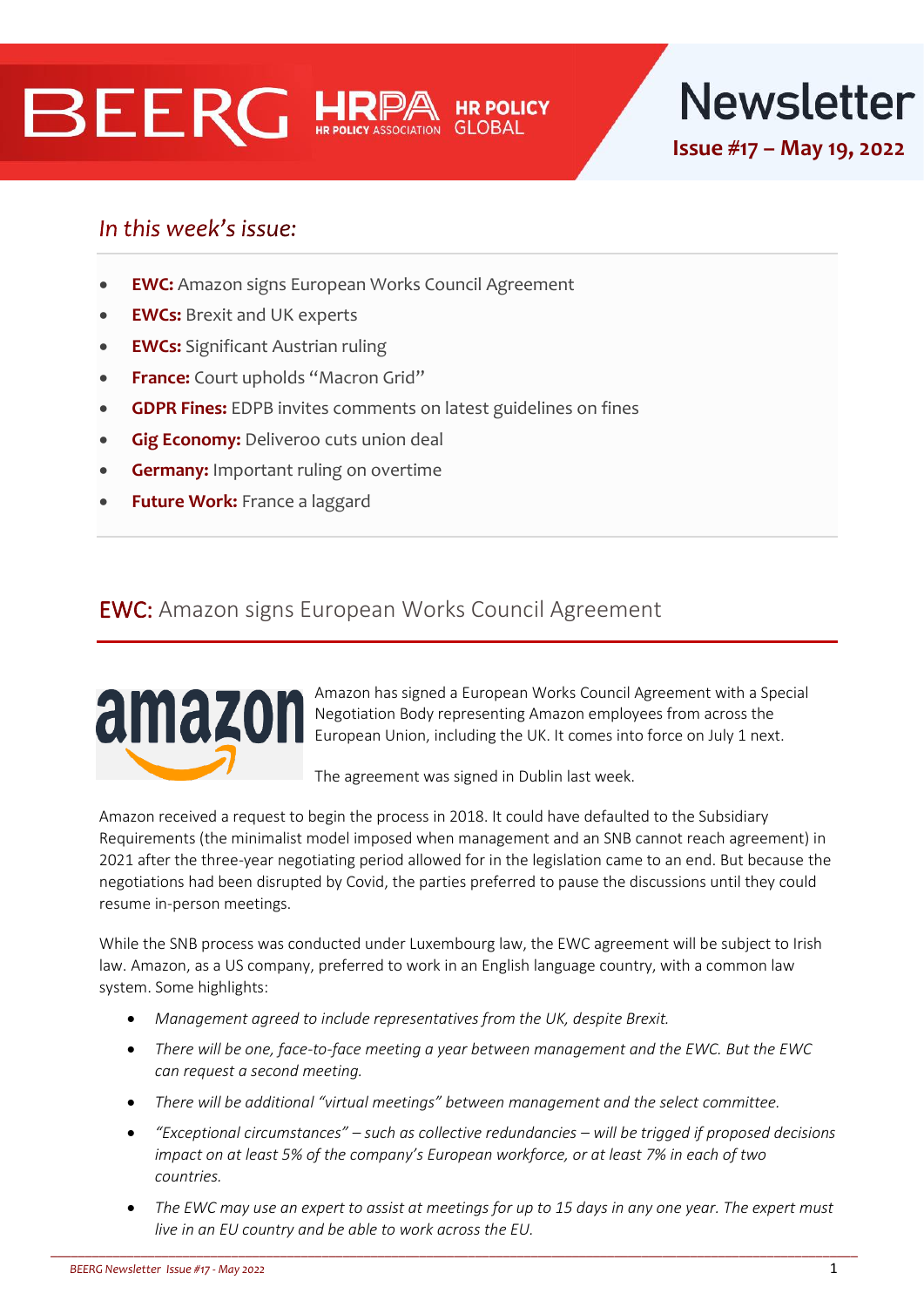• *Outside of meetings, EWC members can have 24 hours off work each year for EWC activities. They will also be entitled to 4 days individual training over four years, along with one day's collective training.*

An innovative feature of the agreement is the establishment of a three-person panel to adjudicate disputes. Either side will nominate one member of the panel. The chair will be drawn from an agreed list. If the findings of the panel are not accepted, the dispute can be referred to the Irish courts.

To the best of our knowledge, the Amazon agreement is the first to be finalised under Irish law since Brexit saw multiple US and UK companies move their EWCs from the UK to Ireland. It sets a benchmark for future deals.

Speaking for management, Alan Wild, European Labor Relations Director, " … welcomed the agreement and the compromises made by both sides to make it possible. The agreement is one thing but more important is to start the EWC in a positive spirit."

## EWCs: Brexit and UK experts



Earlier this week, the Johnson government in the UK announced that it planned to bring forward legislation that would allow it to disavow parts of the Northern Ireland Protocol, an intrinsic element of the UK's Withdrawal Agreement, an international treaty between the UK and the European Union, that set out the terms on which the UK left the EU. If the UK pushes ahead the

EU is likely to respond with "counter-measures" that could lead to a trade war between the EU and the UK.

While all things Brexit are now of interest only to a relative few, me included, what will catch the attention of BEERG member companies with EWC's under Irish law is how the UK breaking an international treaty will reflect on the standing of UK "experts" advising such EWCs. For example, how would the Irish Labour Court take to being instructed on European employment law by an "expert" from a country engaged in a trade war with the EU? It seems to us, and has for some time, that the position of UK EWC "experts" will become increasingly untenable as time goes by. A clash between the EU and the UK over the Northern Ireland Protocol will only make the position even more untenable.

Interestingly, the just concluded Amazon EWC agreement (first story) has the following language:

*The Expert supporting the Employee Representatives for the purpose of the Amazon EWC should reside, have permission to work in one of the EU countries, and be knowledgeable about European Works Councils.*

We expect to see such language become more common in EWC agreements in the future.

\_\_\_\_\_\_\_\_\_\_\_\_\_\_\_\_\_\_\_\_\_\_\_\_\_\_\_\_\_\_\_\_\_\_\_\_\_\_\_\_\_\_\_\_\_\_\_\_\_\_\_\_\_\_\_\_\_\_\_\_\_\_\_\_\_\_\_\_\_\_\_\_\_\_\_\_\_\_\_\_\_\_\_\_\_\_\_\_\_\_\_\_\_\_\_\_\_\_\_\_\_\_\_\_\_\_\_\_\_\_\_\_\_\_\_\_

# EWCs: Significant Austrian ruling



According to the union-side consultancy, EWC Academy, last March the Vienna Labour and Social tribunal handed down a judgement in the long-running dispute between the EWC and management in the packaging company, Mayr-Melnhof Packaging. At the time of writing the full judgement is not available, only the summary from the EWC Academy, which was involved in the case, so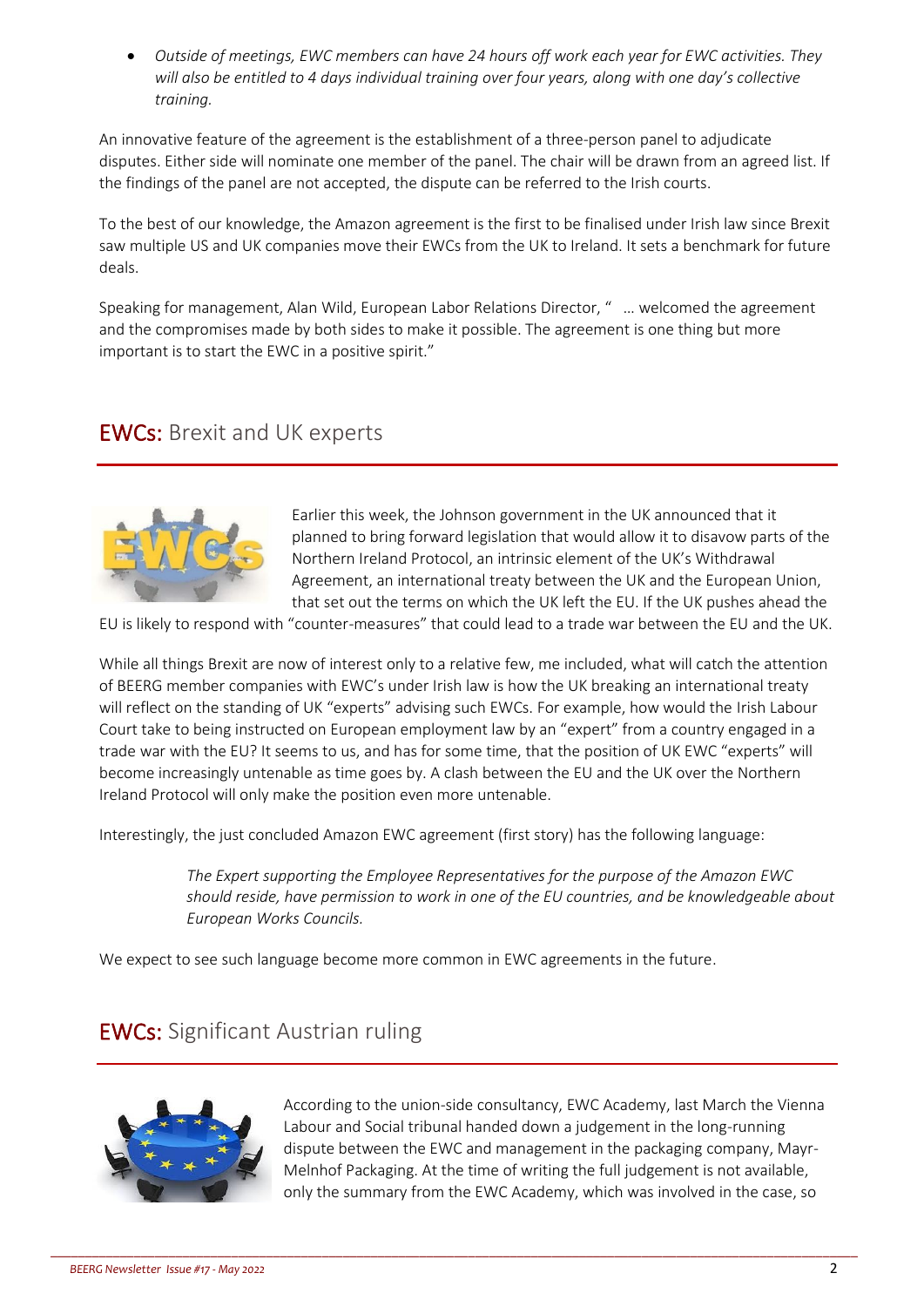there may be some "gloss" on their report, but it is still likely to be fairly accurate. We quote their report below".

- *Does central management have to pay for only one expert?* The tribunal is of the opinion that the EWC may call on several experts, provided that they are commissioned for different areas of expertise required and the fees charged are within reasonable limits.
- *Is the expert mandate linked to a specific person?* According to the tribunal, legal persons cannot be prevented from acting as experts. The mandate is then carried out by various (freelance or permanent) employees of a consultancy firm. If a natural person is appointed as an expert, e.g., an individual lawyer, he is allowed to use an assistant to fulfil the mandate.
- *Must the EWC always use the cheapest advisor?* According to the tribunal, the EU Directive does not require the EWC to choose the cheapest advisory option, e.g., free advice from trade union officials. In a matter as complex as EWC law, the central management must bear costs of external professionals specialised in this type of advice to a reasonable extent.
- *Is the EWC entitled to company visits abroad including interpreters?* The legal regulations in Austria expressly provide that representatives of the EWC are to be granted access to company establishments. The court ruled that a personal, oral briefing of the employees on site can therefore also take place and that the costs for the visit of the EWC chairperson to an English plant, including interpreter fees, must be borne by the management.
- *May the EWC commission a legal opinion?* In order to clarify legal issues and justify positions to the central management of such a large and internationally active group, an opinion from an expert specialized in the field of EWC law is necessary and must be paid for by the company.
- *Can the EWC conclude legally valid contracts with interpreters and consultants?* As in France, local works councils in Austria have their own budget from which they can pay e.g., lawyers. However, this does not apply to European works councils, which do not have their own budget. Therefore, the tribunal also had to clarify whether an EWC has at least partial legal capacity and property rights. The ruling is based on case law in Germany. According to this, the EWC is able to conclude valid contracts with service providers within the scope of its legal duties, which lead to an obligation for central management to bear the costs.

A decision by an Austrian tribunal has no legal force outside Austria. Nevertheless, expect to hear this judgement referred to during negotiation over new agreements or the renegotiating of existing ones.

# France: Court upholds "Macron Grid"



Last week, France's Court of Cassation, one of its highest courts, put the issue of the so-called "Macron Grid" beyond doubt. Individual judges have no discretion to depart from it because they think it might breach the International Labour Organization Convention on Termination of Employment. The Court said the law did not breach the Convention and judges are strictly bound to work within its compensation framework.

In France, if a judge finds that a dismissal, including a collective dismissal, is without "*cause réelle* et *sérieuse"* (real and serious cause) – and they often do – they can award compensation to the dismissed employee to make up for the harm resulting from the loss of employment. Over the years, the payments awarded by judges varied considerably from court to court and region to region.

In 2017, an Ordinance (No. 2017-1387 of 22 September 2017) changed the rules significantly. Known as the "Macron Grid" (*barème Macron*), judges were constrained to award compensation based on minimum and maximum amounts set in terms of number of months' salary, depending on the employee's seniority.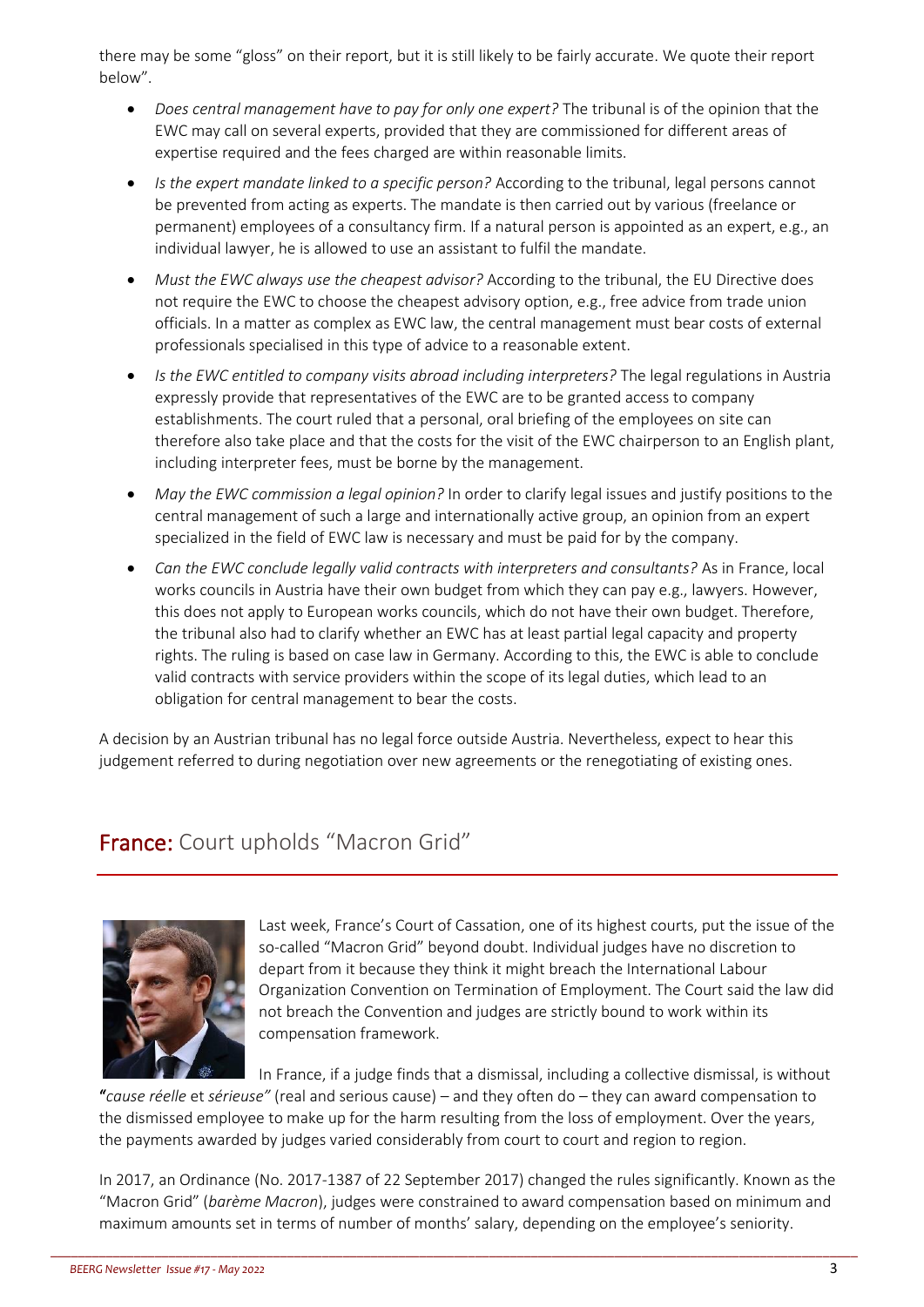The "Grid" was designed to give certainty to employers and employees dismissal compensation and to eliminate "unfairness" between courts and regions. But unions and union-side lawyers hated it.

Despite court ruling that it was in conformity with the French Constitution, they suggested to judges that it breached international laws, such as Article 24 of the European Social Charter and Article 10 of International Labour Organization Convention No. 158 on Termination of Employment. This gave first instance and appeal judges the latitude to depart from the Grid notably in cases where they felt the grid did not allow them to compensate employees entirely for the prejudice involved in losing their job, especially for employees with little seniority, for which the upper part of the grid is on the low side.

The Court of Cassation has now ruled that:

- *The compensation scale for employees dismissed without "cause réelle et sérieuse" does not contravene Article 10 of Convention No. 158 of the International Labour Organization (ILO).*
- *Judges have no discretion and must apply the Grid.*
- *Art 24 of the European Social Charter is irrelevant as the Charter does not have direct effect.*

However, as the grid does not apply to cases of discrimination, bullying or working time issues, this leaves plenty of scope for litigation around these issues.

Commenting on the decision, Joel Grangé, from the Paris-based law firm, Flichy Grange, said: "*This decision not only secures the exposure in case of litigation on unfair dismissal but also makes it much easier to find amicable solutions before the trial."*

#### Here are some links to posts by Flichy Grangé on the issue[: English](https://www.linkedin.com/posts/flichy-grang%C3%A9-avocats-eng_macron-law-unfair-activity-6930821486270148609-beAq?utm_source=linkedin_share&utm_medium=member_desktop_web) [Français](https://www.linkedin.com/posts/flichy-grang-avocats_bar%C3%A8me-macron-arr%C3%AAts-cour-de-cassation-activity-6930135181597028352-rvpE?utm_source=linkedin_share&utm_medium=member_desktop_web) [Français](https://www.linkedin.com/posts/flichy-grang-avocats_rh-ressourceshumaines-baraeyme-activity-6930456884038529024-hJgK?utm_source=linkedin_share&utm_medium=member_desktop_web)

### GDPR Fines: EDPB invites comments on latest guidelines on fines



*[Derek Mooney](http://www.derekmooney.ie/) writes:* The European Data Protection Board has just published its latest guidelines for EU member state supervisory authorities on harmonising the methodology used by these authorities when calculating the size of penalties for GDPR breaches. These latest set guidelines featuring five specific steps, was adopted by the EPDB on May 12, updates the 2016 is available to downloa[d HERE.](https://edpb.europa.eu/system/files/2022-05/edpb_guidelines_042022_calculationofadministrativefines_en.pdf)

The EDPB is now inviting comments and observations on these new Guidelines and has set 27th June 2022 at the latest date for receipt of comments (sent via this [online form\)](https://edpb.europa.eu/our-work-tools/documents/public-consultations/reply-form_en?node=3617). using the provided form. As we highlighted in our *[January 2022 Preview](https://hrpolicy.org/getmedia/b3c9c733-800e-4ee9-b12b-608c627f2fd1/Special-2022-preview-BEERG-Newsletter.pdf)* 2021 was a record year for GDPR fines, with IBM's latest research showing that the average cost of a data breach in 2021 had risen from €3.4mio to €3.8mio.

From [BEERG's viewpoint](https://www.hrpolicy.org/insight-and-research/resources/2022/global/member-only/01/beerg-special-2022-preview-gdpr-the-issue-of-appli/) the issue is not just with the calculation of these penalties, but with the fairness of their imposition. Should there be administrative fines in every case where there is a data breach? Does every GDPR breach constitute an offence? Shouldn't an offence result from a deliberate or actual misconduct before fines are imposed, and shouldn't the authorities need to prove actual misconduct?

This specific issue has been raised in several German district court rulings which will probably find their way to the CJEU in the coming years – perhaps there they might be added to the increasing argument in favour of addressing the problem of GDPR "application overreach" as identified by CJEU, Advocate General Michal Bobek, and many others.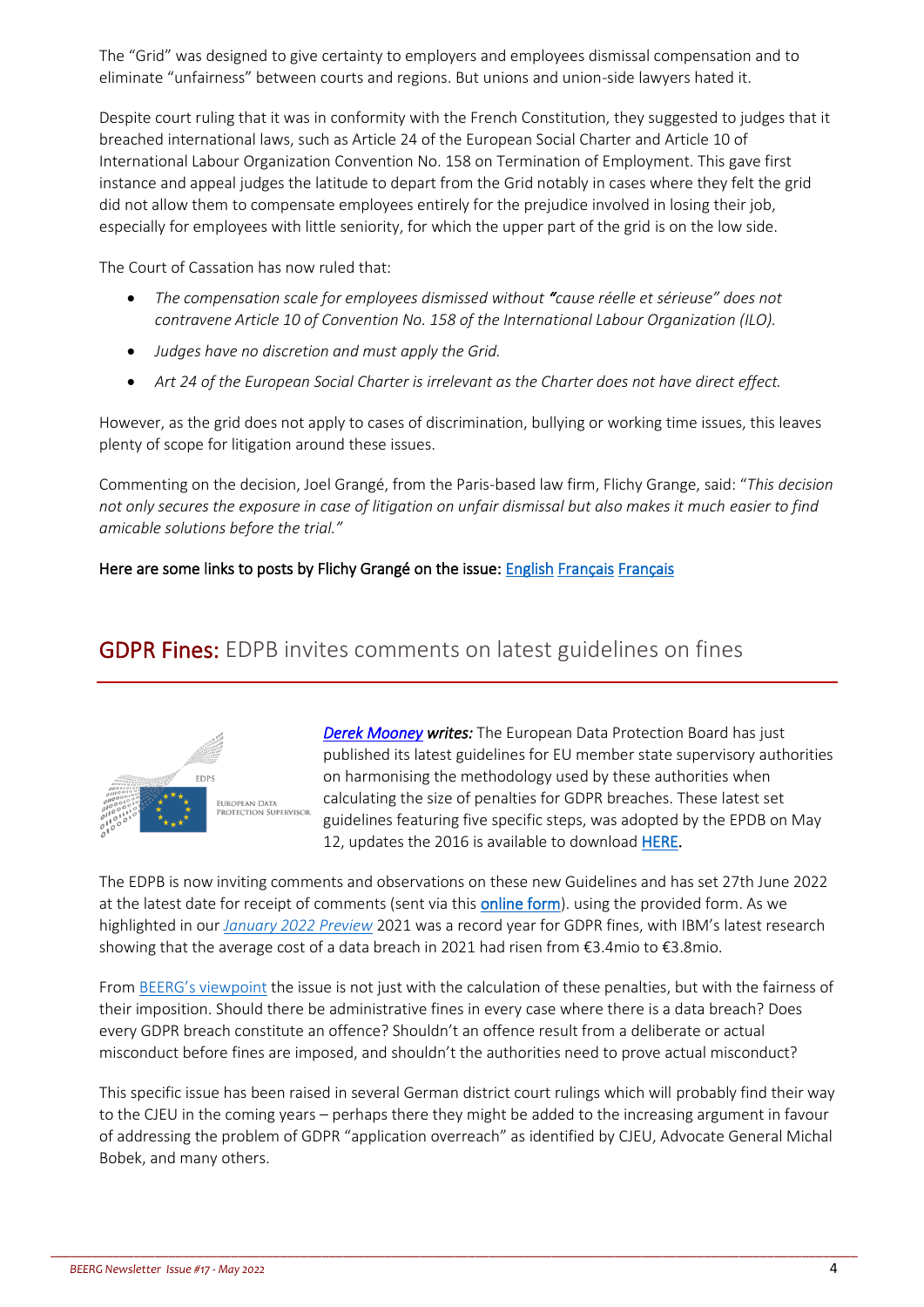

According to UK newspaper reports, an attempt by Deliveroo to deflect criticism of its treatment of delivery riders by signing an agreement with the GMB appears in danger of backfiring. It has been accused by another union of using the GMB deal to endorse its "exploitative business practices", including paying riders less than the minimum wage.

The IWGB union, which represents couriers, said it was a cynical ploy to

undermine the appeal it is bringing to the Supreme Court in a case it is fighting for statutory collective bargaining on behalf of Deliveroo contractors.

Under the voluntary partnership agreement, the GMB will have collective bargaining rights on pay as well as consultation rights on areas including riders' health, safety, and wellbeing. The union will also be able to represent individual riders in disputes provided they are GMB members, giving them "a stronger voice". It said the deal recognised that Deliveroo riders were self-employed, a status confirmed in a series of UK court judgments.

However, the IWGB claimed the GMB had "no record of organising couriers" and was simply helping Deliveroo in "undermining the efforts of couriers to pursue their rights through the courts, to organise a voice at work and improve their working lives". The GMB dismissed the IWGB's claims, insisting that the deal would provide "an innovative blueprint" for self-employed workers. However, as of now there is little evidence that the GMB actually has any significant number of members in Deliveroo, raining the question of its legitimacy to do such a deal.

Will Shu, Deliveroo's co-founder and chief executive, said: "Deliveroo has long called for riders to have both flexibility and security and this innovative agreement is exactly the sort of partnership the on-demand economy should be based on."

Meanwhile, in Brussels debate continues around the proposed legislation on the status of platform workers with the Parliament debating the issue today (May  $19<sup>th</sup>$ ) here

# **Germany:** Important ruling on overtime

*[Paula Wernecke](https://cms.law/en/deu/people/paula-wernecke) of CMS-HS writes*: With this week's ruling by the German Federal Labor Court, employers can for now breathe a sigh of relief: it is the employee who bears the burden of proof regarding overtime [Handelsblatt.](https://www.linkedin.com/company/handelsblatt/) In light new approaches to working, the German Working Time Act with its strict guidelines is proving to be a major hindrance and seems increasingly out of place:



- *Bureaucracy: companies are already drowning in administrative work; recording working time properly and ensuring compliance with the legal requirements costs a lot of money and time*
- *Work based on trust is an important factor for many employees; however, recording time undermines this trust by creating a sense of constant control*
- *Meeting employees' needs and expectations: the "9-to-5" time frame rarely meets employees' wishes; instead, they want the flexibility to decide their working time as per their needs and personal circumstances*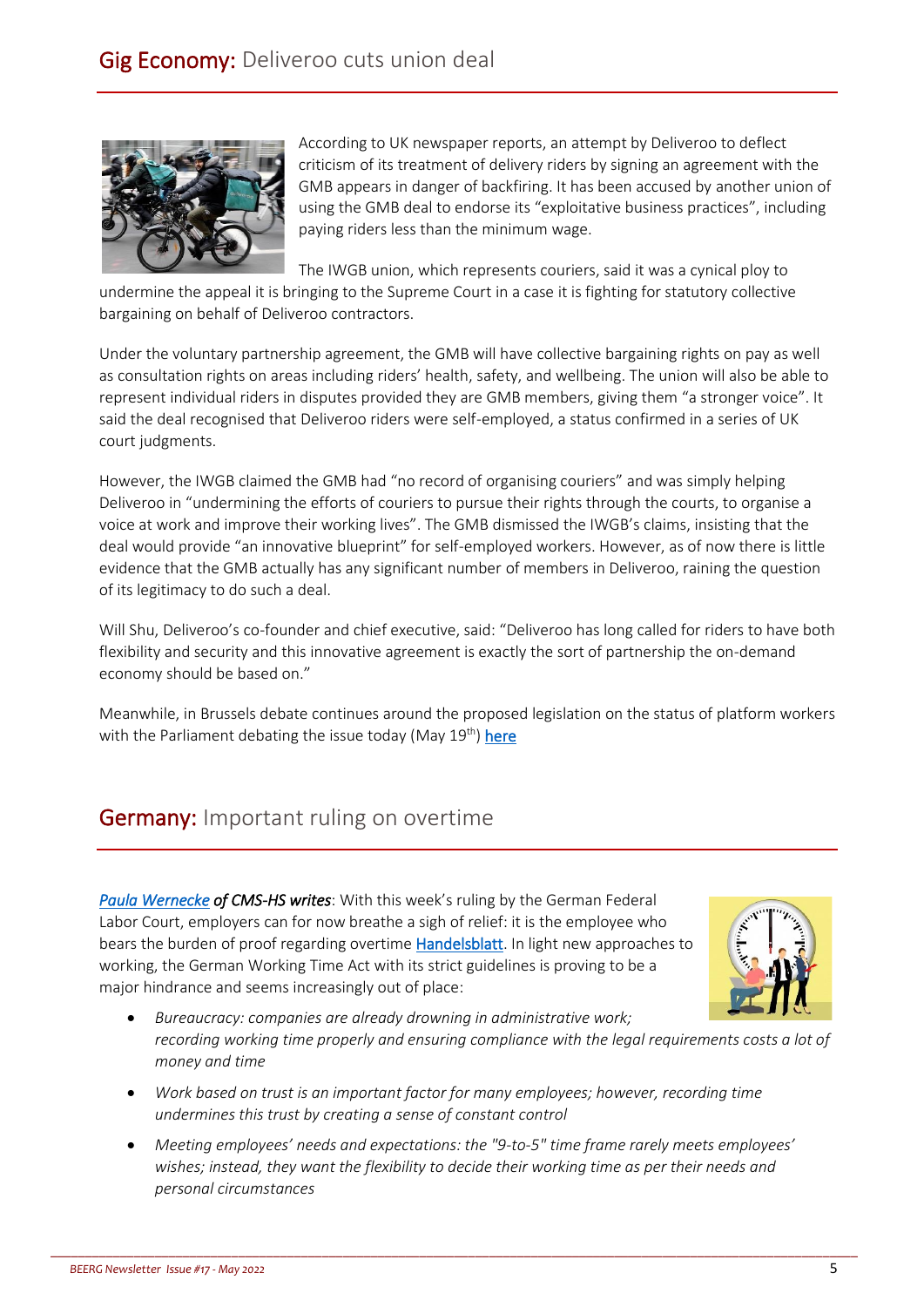- *Instead of maximum daily working hours and fixed rest breaks, employees should decide what is best for them, when they feel motivated to work more than 8 hours and when they want to work less, and when it is a good time to take a long lunch break to resume later in the evening. Do the duties of employers have to go so far as to interfere with employees' self-determination?*
- *Protecting employees' health should be the top priority, but it is questionable whether a rigid framework for work is the right way or whether meeting employees' needs is what the legal regulations should consider. The least German lawmakers can do is to use the flexibility provided for in the EU Working Time Directive.*
- *Maximum weekly working hours, for example, are a step in the right direction*

# Future Work: France a laggard



According to an Ifop study for the French think-tank Fondation Jean-Jaurès, only 29% of French workers say they work remotely "at least once a week." That compares to 51% of Germans, 50% of Italians, 42% of British workers and 36% of Spaniards.

Even those in France who report working remotely appear to do so far less often than their European neighbours. While in Italy, 30% of workers

said they teleworked for four to five days a week and 17% for two to three days, in France, the figures are 11% and 14%, respectively. "French people are, most of the time, reluctant to change," says Sonia Levillain, a professor at the IÉSEG School of Management in Lille, observing "This is a stereotype, but it's also a reality."

Here are links to articles we have come across this week on remote work:

- <https://www.bbc.com/worklife/article/20220511-the-countries-resisting-remote-work>
- <https://www.theguardian.com/commentisfree/2022/may/15/remote-working-uk-equal-jacob-rees-mogg>
- [https://www.irishtimes.com/business/work/managers-struggling-with-challenges-of-hybrid-and-remote](https://www.irishtimes.com/business/work/managers-struggling-with-challenges-of-hybrid-and-remote-working-1.4868421)[working-1.4868421](https://www.irishtimes.com/business/work/managers-struggling-with-challenges-of-hybrid-and-remote-working-1.4868421)

\_\_\_\_\_\_\_\_\_\_\_\_\_\_\_\_\_\_\_\_\_\_\_\_\_\_\_\_\_\_\_